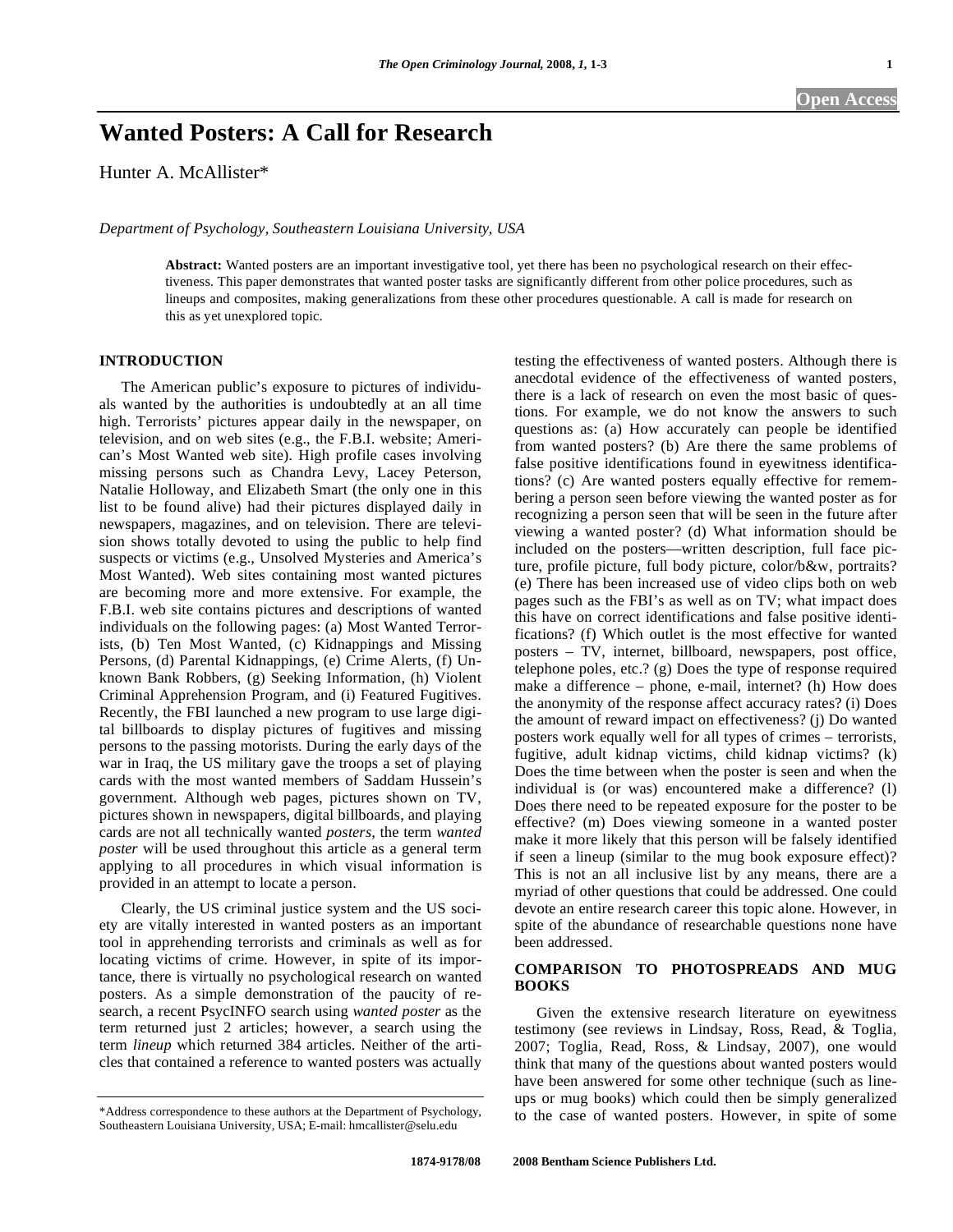surface similarities with these other techniques, there are important differences that make any such generalizations questionable. A consideration of these differences will be helpful in determining the direction for future research.

 One difference between eyewitness identification procedures (e.g., lineups/photospreads, showups, and mug book searches) and the viewing of wanted posters concerns differences in the nature of the memory task. Harris (1984) made a distinction between *retrospective* memory tasks and *prospective* memory tasks. A retrospective memory task involves remembering events or information from the past whereas a prospective memory task concerns remembering to perform some task in the future. Clearly, a lineup/photospread, showup, or mug book task involves retrospective memory; the witness is comparing a currently viewed picture with the memory of a perpetrator seen in the past. In contrast, some types of wanted poster situations have a prospective memory aspect to them. Consider a situation in which persons viewing the wanted poster are asked to report if they encounter the pictured person in the future. After seeing the wanted poster it is unlikely that people engaged in their everyday life would consciously compare every single person that they encountered to the wanted poster picture; the wanted poster task is not the only task (or even the primary task) of the person who, subsequent to viewing the wanted poster, goes to work, picks kids up, goes shopping, etc. The cue of seeing the fugitive (or someone that was similar to him e.g., a balding, middle-aged, Hispanic man) would remind them to perform the memory task of comparing the individual with their memory of the person pictured on the wanted poster. In other words, the prospective memory task involves the need to begin a retrospective memory task when you come across a certain type of individual and then perform some action (e.g., calling the police). In a lineup situation, a witness doesn't have the prospective task of remembering to compare the person in the lineup with the memory of the perpetrator; that is the retrospective task that they are actively involved in. In fact, it is their primary focus. Not only do lineups lack this prospective memory aspect, lineups and wanted posters differ even in the retrospective memory task. In the case of the eyewitness, the original scene is viewed live, and the memory is of this dynamic scene. However, the recognition stage often requires the comparison of this dynamic memory with a static picture (in the case of photospreads and mug books). In contrast, for wanted posters the originally-viewed poster is in most cases a static picture, and the recognition stage involves comparing the dynamic image of a person who is currently being viewed with the memory of a static picture.

 A second type of wanted poster situation is one in which the person views a wanted poster picture and then attempts a retrospective memory search to determine if this person has been seen in the past. This situation is more similar to the typical lineup/photospread task in the sense that it involves retrospective memory; however, even here there may be important differences. In most cases, the eyewitnesses viewing a lineup know that they saw the perpetrator at the crime scene at a specific time and location; what is in doubt is whether a particular individual in the lineup is the perpetrator or not. The task for the eyewitness is not as much of a search task, but rather the task of comparing the image being viewed in the present with the image of the perpetrator stored in memory. In many cases for people viewing a

wanted poster, there is the uncertainty as to whether the person of interest has *ever* been seen. For example, those viewing a picture of a missing person would have to consider whether they had recently seen an individual like that. In contrast to the witness viewing a lineup and reflecting back on the crime scene, they would not have a specific time or place to help in their memory search. Research has shown that memory can be enhanced by increasing the number of retrieval cues (Tulving & Thompson, 1973; Tulving, 1979); eyewitnesses have cues, such as time, place, and circumstances of the event that are usually not available to the person viewing a wanted poster. There are a number of other differences. Someone who simply viewed the individual before having seen the wanted poster would have stored this information based on incidental learning (unless there was some dramatic event causing them to focus on that individual). The eyewitness many times knows that the event is important and as a consequence may intentionally learn the perpetrator's face.

 The above is not an exhaustive discussion of the differences between someone reacting to a wanted poster and an eyewitness attempting an identification; however, it should be sufficient to illustrate that there are significant differences. Clearly making untested generalizations about wanted posters from research based on photospread/mugbook would dangerous.

### **COMPARISON TO COMPOSITES**

 Another investigation procedure used by the police and having some similarity to the wanted poster task is the use of composite drawings Composite drawings are, in fact, a type of wanted poster. As with the wanted poster using a photograph, the purpose of a composite is to help locate someone wanted by the police; however, there are some real differences that make generalizations from the limited research on composites questionable (see review by Davies &Valentine, 2007). The most obvious difference is that one involves photographs actually taken of the person while the other involves the production of a composite based on someone's memory. Regardless of the quality of the computercomposite programs, they cannot be as accurate as a photograph. Only when composites have been constructed with the image in front of the person making the composite can they even approach a still photograph; there is a significant decline in the representativeness of the composite when it is made from memory (Davies, van der Willik, & Morrison, 2000). A second difference is that composites are primarily used when the identity of the wanted person is not known. Many times when wanted photos are used, the identity of the person being sought is known (of course, there are exceptions, e.g., a picture taken used a closed-circuit camera during a bank robbery). An identification task where there is a verifiable right or wrong answer is a clearly different task from a task where no such definitive verification is possible. For example, based on a wanted poster of Fred Smith, someone is identified as resembling the picture; the person who is identified as Fred Smith can then be checked out by the police, and based on fingerprints, dental records, etc., it could be definitively determined whether the identification was correct or not. The question of whether Fred Smith actually committed the crime or not is a separate question. In contrast, for someone that is identified as resembling the com-